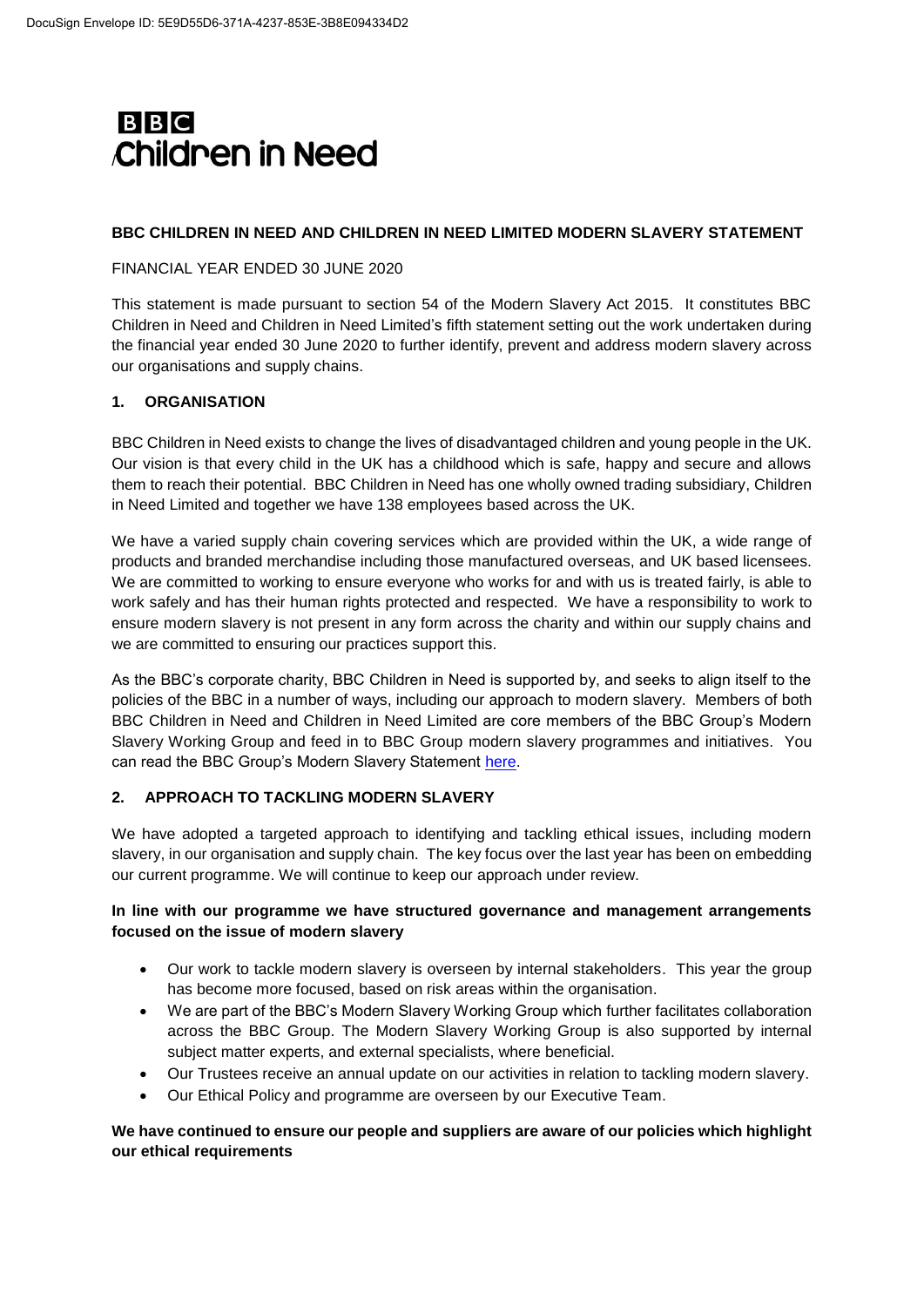- Our policies and guidelines across the organisation and the BBC set out our expectations of our people, stakeholders and suppliers. All staff involved in sourcing or licensing of products are also expected to follow the requirements of our ethical trading programme.
- Our Ethical Policy sets out our expectations of our suppliers. It is in line with the **Ethical Trading Initiative Base Code** and reflects the **International Labour Organisations Conventions and Recommendations** including clauses covering forced labour. This policy forms part of our standard Supplier Terms of Trade, Freelance Terms and our agreements with corporate partners and licensees, except in cases where licensees' own policies are deemed to set a higher standard than or equivalent to ours. The policy sets out our requirements on labour standards and is prefaced by a list of minimum standards that partners must meet before we are able to work with them. It is issued at the point of engagement with the individual or supplier and is reviewed periodically. A copy of our Ethical Policy is available on request.
- We continued to communicate the BBC's Code of Conduct internally to all members of the organisation. The Code sets our expectations of ethical conduct, fair, respectful treatment, and also highlights how our employees and others engaged on BBC Children in Need business may raise concerns.

# **Risk remains crucial factor in informing and determining the priorities and focus of our modern slavery programme**

- We continue to identify where greater ethical risk exists to help target our activity. Examples include where workers are more likely to be at risk of ethical issues, including modern slavery, based on the type of product or service being provided, their geographic location and any known previous issues or the scale and type of our relationship with suppliers. These factors affect our ability to influence and impact change.
- We continue to determine that our risk is greatest in our supply chain categories of official merchandise, branded product for promotional use and licensed product. Our due diligence measures therefore continue to focus on these areas.

# **Our due diligence processes were embedded across the organisation and strengthened for key licensing partners and new suppliers**

- We have continued to focus on fully embedding the more detailed due diligence processes that we introduced last year into our licensed product approval process.
- In addition, we focused on our largest licensing partner in particular this year to undertake more detailed due diligence by reviewing factory audits for all ranges of licensed product.
- We continue to review ethical trade questionnaires or audit reports for our core products.
- We have also strengthened ethical trade requirements within our on-boarding and tender processes for new suppliers and licensees to ensure consistency in evaluating potential partners' ethical trade processes and controls prior to the start of any relationship.
- Finally, we continue to seek support from internal specialists within the BBC to conduct a second verification of our due diligence where we consider this appropriate.

# **We continue to build awareness across key internal and external stakeholders**

- Training on ethical and fair trading remains part of our awareness approach for relevant members of staff, along with regular knowledge sharing.
- Responsibility for oversight of ethical compliance, particularly within trading and licensing, has been allocated to our Head of Partnerships this year to reflect its importance and to drive overall consistency in implementation within operational teams.
- We also provide guidance documentation to product manufacturers and licensees on how to follow our ethical trading programme, underlining that minimum standards on forced labour and other serious issues must be met before a factory can be approved for production.